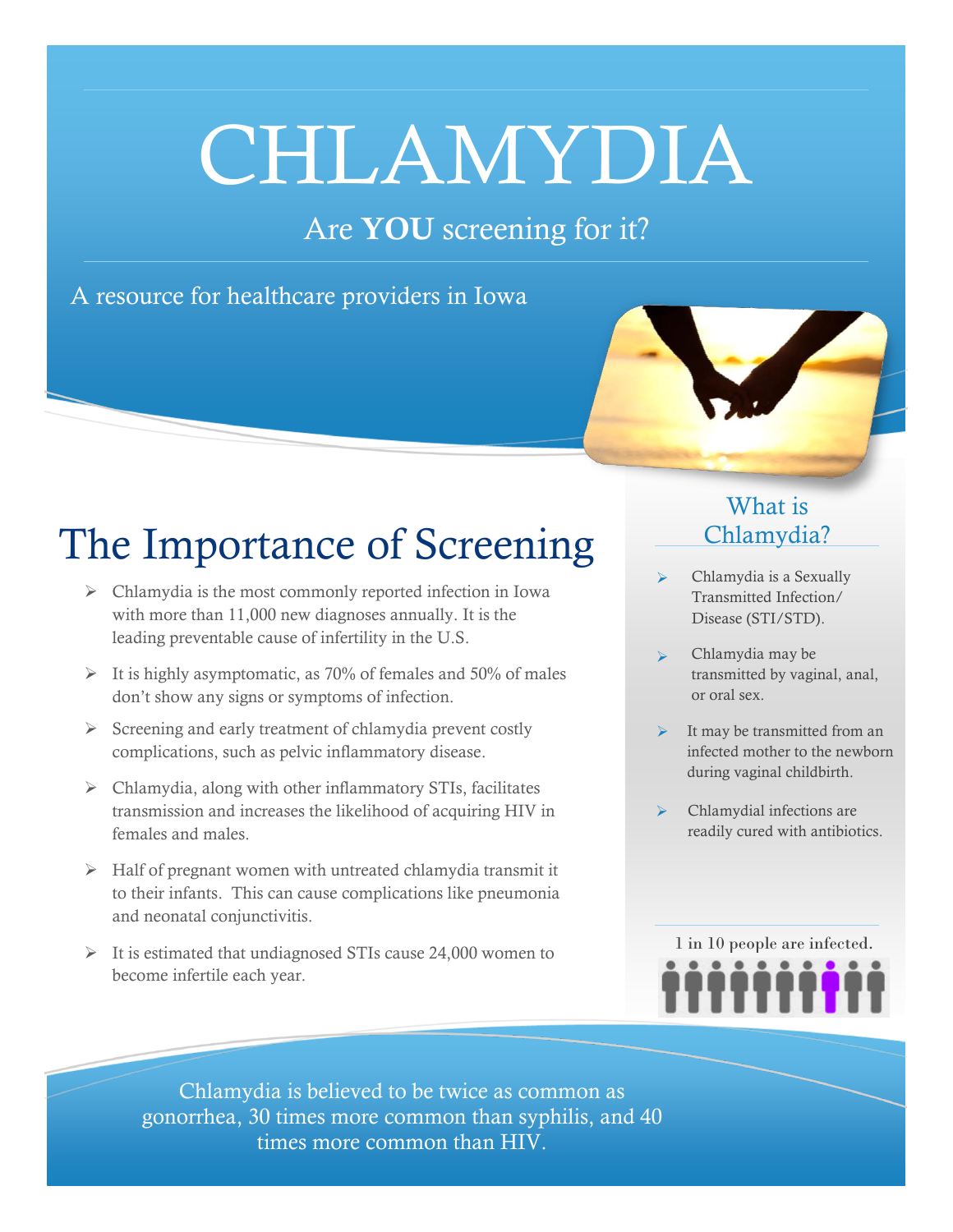## CDC Screening Recommendations

- **Females 24 years of age and younger:** Screen all sexually active females 24 years of age or younger for chlamydia at least annually, regardless of the presence of signs or symptoms.
- **Females over 24 years of age:** Screen sexually active females over 24 years of age who have a greater risk of infection. Those at greater risk include those with at least one of the following: history of an STI, a new sexual partner, more than one sexual partner, or history of inconsistent use of barrier contraceptives (e.g., condoms).
- **Pregnant Females:** Screen pregnant females for chlamydia at their first prenatal care visit.
- **Lesbians:** Screen lesbians according to their risk factor status and the recommendations for females their age.
- **Males:** The CDC recommends at least annual screening for gay men and other men who have sex with men. Additionally, test males whose partners have chlamydia and those in adolescent health care settings.

# **Chlamydia** worth talking about

#### **Signs and Symptoms:**

- Chlamydia is most often asymptomatic, but diagnostic testing is indicated for any of these signs or symptoms, including:
	- o Abnormal vaginal or penile discharge
	- o Vaginitis
	- o Cervicitis
	- o Urethritis
	- o Dysuria
	- o Postcoital bleeding
	- o Intermenstrual bleeding
	- o Painful intercourse
	- o PID symptoms, such as abdominal pain



From 1993 to 2013 there has been a steady increase in the number of chlamydia cases in the United States. As seen in this figure, rates of chlamydia for females is significantly higher than the rates for males.

Centers for Disease Control and Prevention. *Sexually Transmitted Disease Surveillance 2013*. Atlanta: U.S. Department of Health and Human Services; 2014.

# Chlamydia in the United States; 2013

- $\geq 1,401,906$  cases were reported in 2013
- $\triangleright$  Rate of 446.6 per 100,000 people
- $\geq 28\%$  of the cases were among persons 15-19 years of age.
- ▶ 39% of the reported cases were among persons 20-24 years of age.
- $\triangleright$  STIs cost the United States almost \$16 billion in health care costs each year.
- It is estimated that as many as 1 in 10 women are infected with chlamydia.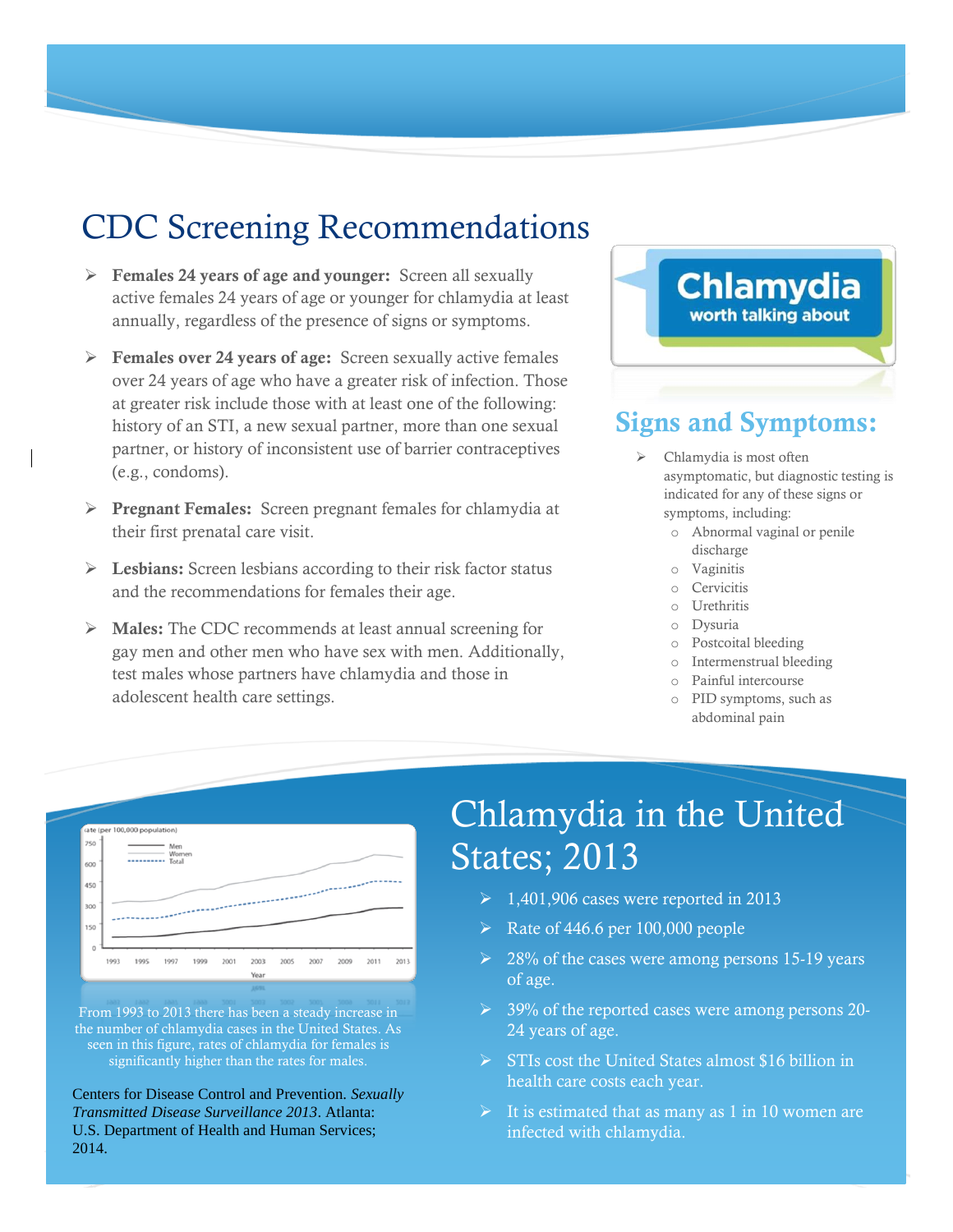# Screening Tests for Chlamydia Diagnosis

The most common sample types are a swab of the vagina or cervix (females) or urine (men). Results are usually available within three days.

#### Chlamydia Testing Procedures:





Counsel about STI prevention. Repeat sexual history

Counsel about STI prevention. Repeat sexual history annually. Screen

294<br>236<br>349<br>411 フルスロリロの 356<br>320<br>568<br>454<br>1014 Rate per 100,000 population  $\leq$  300.0  $(n=6)$ 300.1-400.0  $(n=14)$  $>400.0$  $(n=34)$ Puerto Rico 163 .<br>Virgin Islands 736 *Chlamydia rates by state in 2013*

## Minors' rights:

Iowa Code 139A.35 states that minors have the right to consent for medical services related to the prevention, diagnosis, or treatment of an STI. Consent of another person, such as a parent, custodian, or guardian shall **not** be necessary.

#### Communicating Test Results:

The key to communicating the results of a chlamydia test is consistent procedures throughout the clinic. Guidelines should be created regarding how results will be communicated. All results should be communicated in a confidential and nonjudgmental manner to the patient.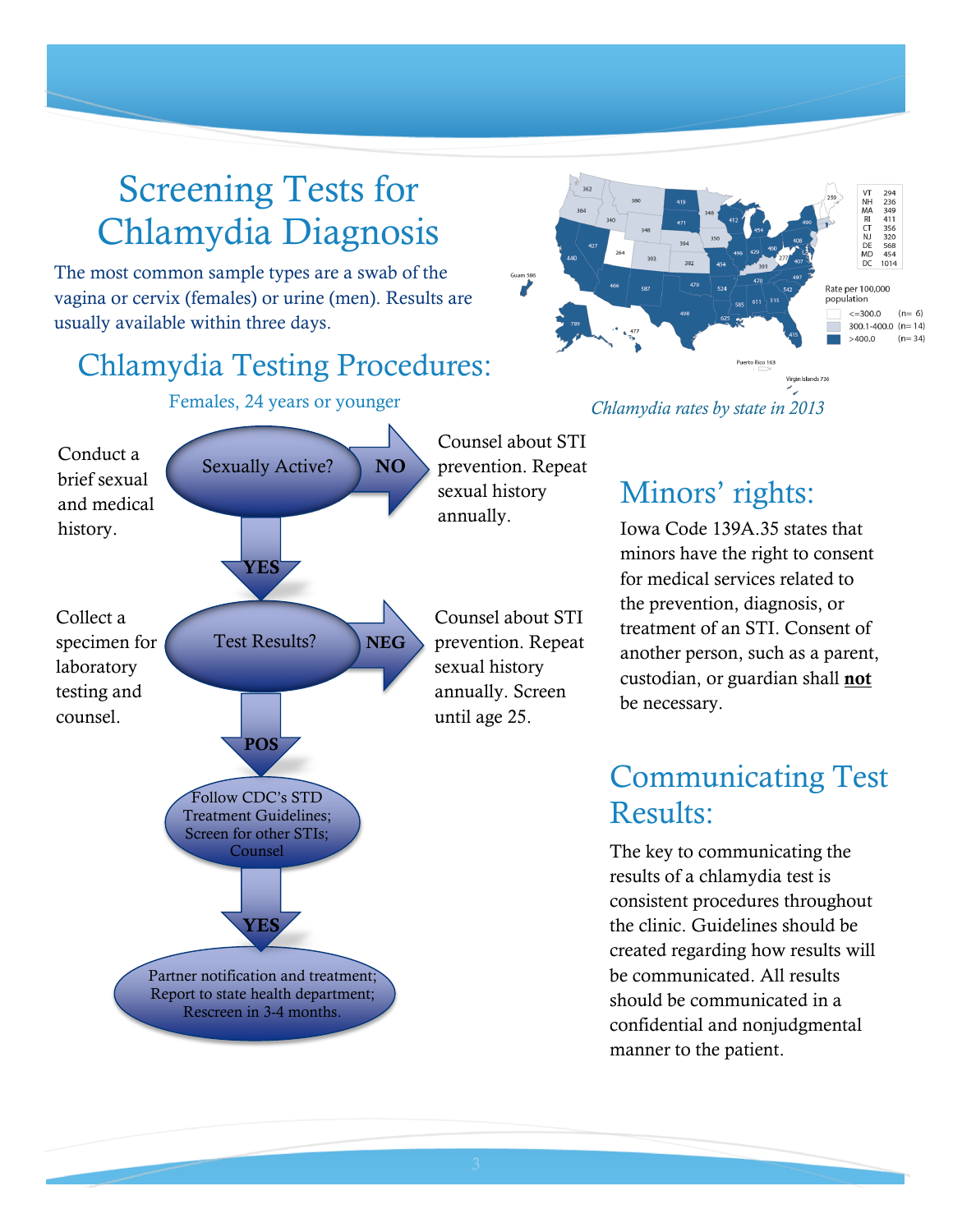# How is Chlamydia Treated?

Chlamydia is treated easily using a proper dosage and type of antibiotic. Because re-infection is common, it is recommended that an individual be tested again 3-4 months after completing treatment. For complete information, see the STD Treatment Guidelines from the Centers for Disease Control and Prevention (CDC).

Once diagnosed with chlamydia, the **patient should abstain from sexual intercourse for seven days after treatment is completed and sex partner(s) have been treated**.

The most common medications used in the treatment of chlamydia include:

- $\triangleright$  Azithromycin;1 gram in a single dose, or
- $\triangleright$  Doxycycline; 100mg twice daily for 7 days.

Early antibiotic treatment is extremely successful and may prevent the development of long-term complications resulting from chlamydial infection.

\*Chlamydia is an infection that is required to be reported to the Iowa Department of Public Health by both the provider and the laboratory. For additional information call **515-281-4936**.

Go to CDC's STD treatment guidelines page <http://www.cdc.gov/std/tg2015/default.htm> for complete recommendations and to download the app.

#### Expedited Partner Therapy (EPT)

- $\triangleright$  Clinical practice of treating the sex partners of patients diagnosed with chlamydia and/or gonorrhea by providing prescriptions or medications to the patient to take to his or her partner(s) without the health care provider first examining the partner(s).
- $\triangleright$  Reduces rates of re-infection by 20-50%.
- $\triangleright$  EPT is legal in Iowa. See Iowa Code [139A.41.](https://coolice.legis.iowa.gov/Cool-ICE/default.asp?category=billinfo&service=IowaCode&ga=83&input=139A#139A.41)



## **Counseling** Partners

After a person has been diagnosed with chlamydia, he/she or the health department should inform their sex partner(s) as soon as possible. This prompts partner(s) to be examined for chlamydia. Partners may test negative even if they are truly infected, particularly if it is early in the infection. For this reason, all sex partners within the last two months should be **treated** for chlamydia *regardless* of lab results. This will prevent reinfection from the partner, reduce the likelihood of its transmission to others, and prevent long-term complications associated with untreated chlamydial infections.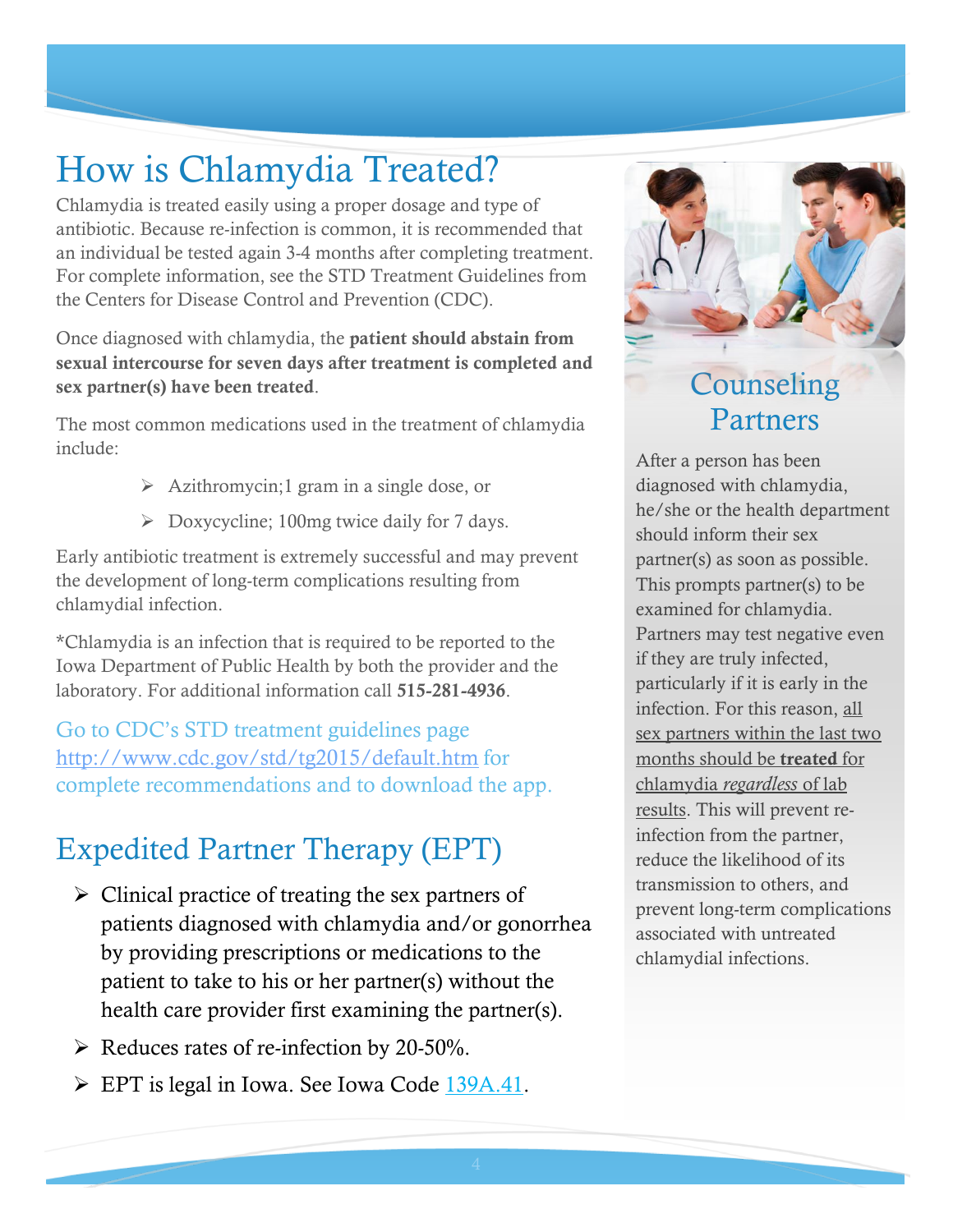# Guide for Taking Patients' Sexual Histories

Improving chlamydia screening begins with an accurate and complete sexual history. Sexual histories should be administered in private. When the patient is an adolescent, her or his parents should not be present.

General tips for talking a sexual history include:

- $\triangleright$  Establish a connection with the patients prior to asking sexual history questions.
- $\triangleright$  Remind the patient that any information they give you will be kept confidential.
- $\triangleright$  Use open-ended questions.
- $\triangleright$  Use basic terms and avoid medical jargon.
- $\triangleright$  Keep an open mind and don't make assumptions.
- $\triangleright$  Think about how you word your questions so that they don't sound judgmental or make the patient feel uncomfortable.
- $\triangleright$  Think about the five Ps;
	- o Partners
	- o Prevention of pregnancy
	- o Protection from STIs
	- o Practices
	- o Past history of STIs.

Adolescent-specific practices for taking sexual histories:

- $\triangleright$  Use of the HEADSSS assessment incorporates an adolescent's sexual history into the larger discussion of his or her social history, thus normalizing discussions of sexual health. HEADSSS stands for:
	- o Home
	- o Education
	- o Activities
	- o Drugs
	- o Sexual Activity
	- o Suicide and depression
	- o Safety
- $\triangleright$  Develop an office policy for the age at which to begin taking a sexual history. The American Medical Association (AMA) recommends beginning this in early adolescence.
- $\triangleright$  The policy should include a plan for how sexual histories will be taken and who will discuss the history with the patient.
- $\triangleright$  Be prepared to respond to questions raised by the patient accurately and non-judgmentally.
- $\triangleright$  Train staff on the procedures for taking sexual histories and on your confidentiality policies.
- $\triangleright$  If a patient mentions sexual health concerns to clinic staff, the staff member should inform the clinician.

trusted adult about sexual activity and

Always encourage teens to talk to a